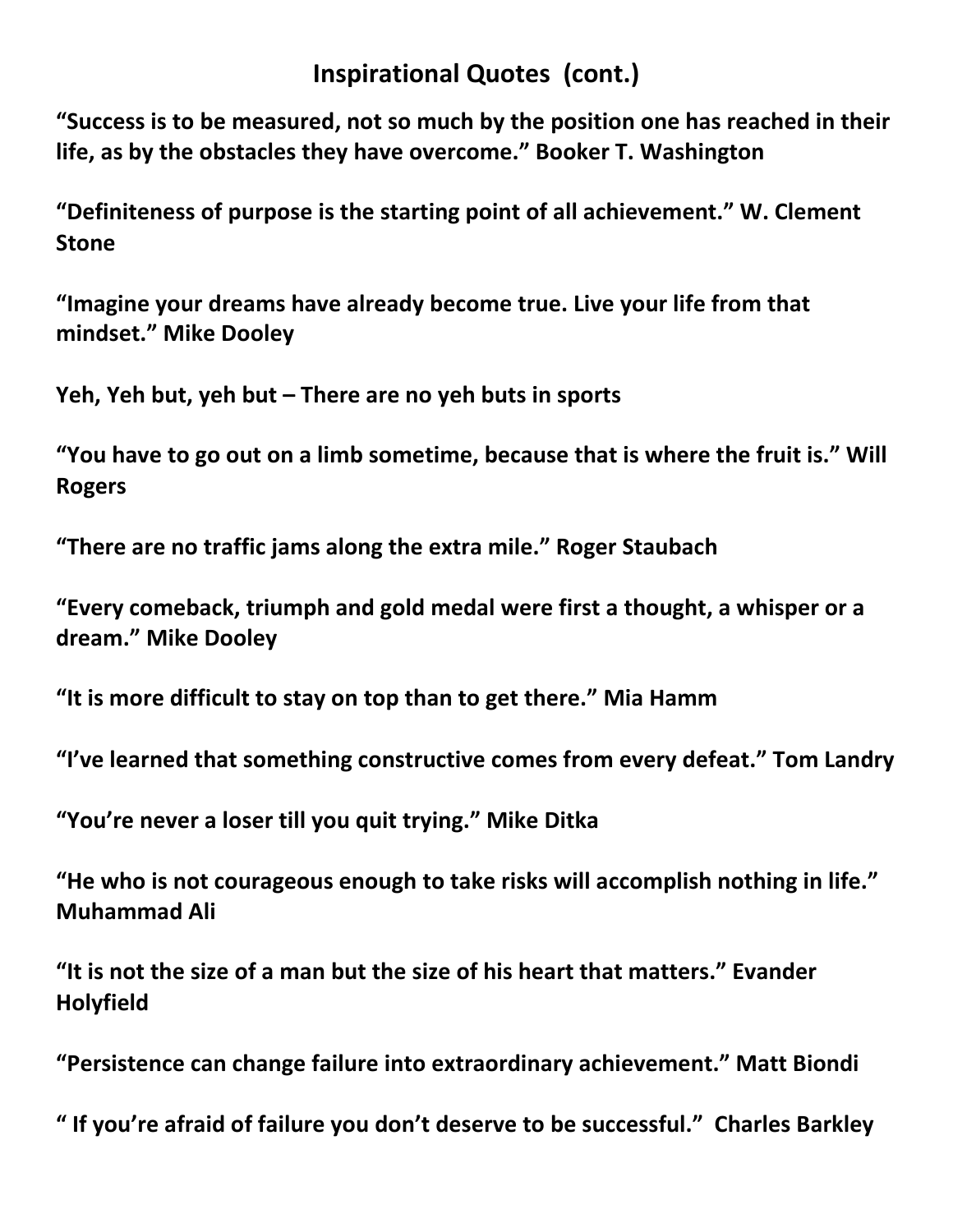**"I never worry about the problem, I worry about the solution." Shaquille O'Neal**

**"A trophy carries dust. Memories are forever." Mary Lou Retton**

**"Always make a total effort even when the odds are against you." Arnold Palmer**

**"You can't put a limit on anything. The more you dream the farther you get." Michael Phelps**

**"There are 3 kinds of men. The one who learns by reading. The few who learn by observation. The rest of them have to pee on the electric fence for themselves." Will Rogers**

**"It isn't the mountains ahead to climb that wear you out; it's the pebble in your shoe." Muhammad Ali**

**"Success is where preparation and opportunity meet." Bobby Unser**

**"One man practicing sportsmanship is far better than 100 teaching it." Knute Rockne**

**"A champion is someone who gets up when he can't." Jack Dempsey**

**"If you're not going all the way, why go at all." Joe Namath**

**"The greater danger for most of us lies not in setting our aim to high and falling short; but in setting our aim to low and achieving our mark." Michelangelo**

**"Consistent effort sparks magic, fills sails, turns tides, instills faith, improves health, creates abundance, builds courage and rewrites destiny." Tom Dooley**

**"If your actions inspire others to dream more, learn more, do more and become more, you are a leader." John Quincy Adams**

**"You have to think big to be big." Claude Bristol**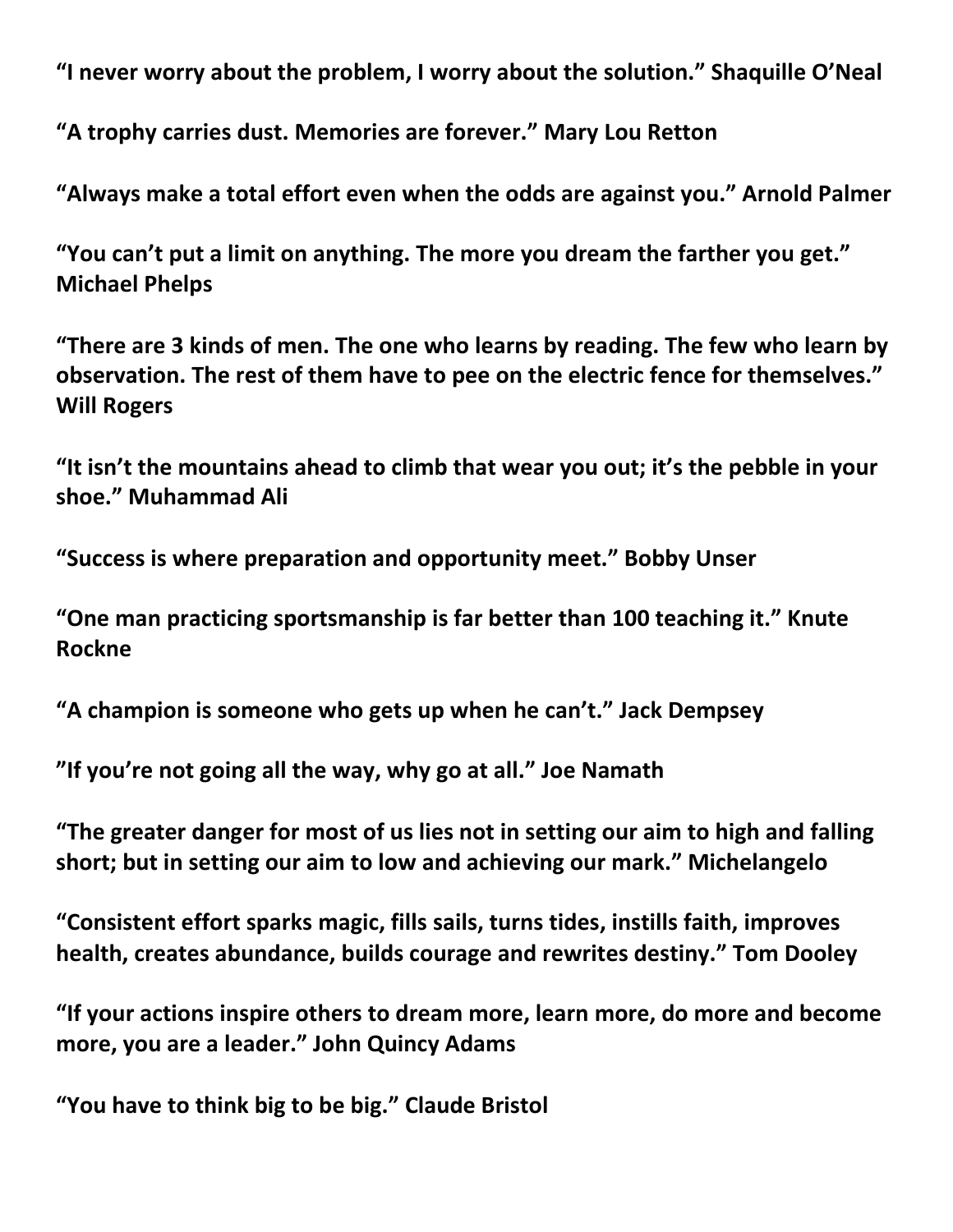**"Formal education will make you a living, self-education will make you a fortune." Jim Rohn**

**"There is no reality except the one contained within us. That is why so many people live an unreal life. They take images outside them for reality and never allow the world within them to assert itself." Herman Hesse**

**"It is a rough road that leads to the heights of greatness." Lucius Annaeus Seneca**

**You can't cross the sea by standing and staring at the water.**

**"Life is really simple, but we insist on making it complicated." Confucius**

**"Then let us all do what is right, strive with all our might toward the unattainable, develop as fully as we can the gifts GOD has given us, and never stop learning." Ludwig van Beethoven**

**The way we choose to see the world creates the world we see.**

**"Stay away from the negative people, they have a problem for every solution." Albert Einstein**

**"Music gives a soul to the universe, wings to the mind, flight to the imagination and life to everything." Plato**

**"Be patient with yourself. Self-growth is tender; it is holy grand. There is no greater investment.**

**"Music produces a kind of pleasure which human nature cannot do without." Confucius**

**"Nothing is impossible, the word itself says I'm possible." Audrey Hepburn**

**The win is in the will.**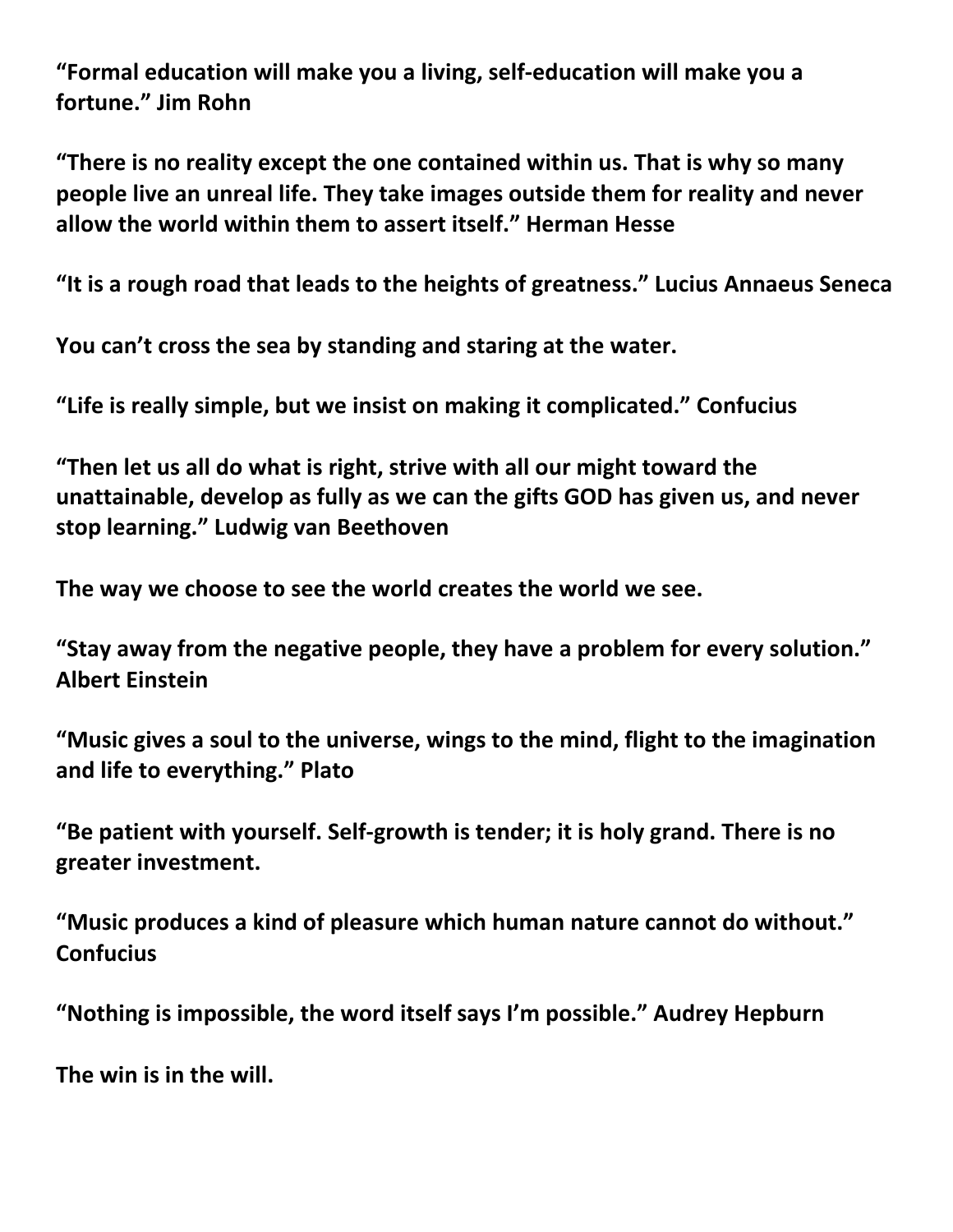**"If you change the way you look at things. The things you look at will change." Wayne Dyer**

**"Out of suffering have immerged the strongest souls; the most massive characters are seared with scars." Khali Gibram**

**Nothing is really "work" unless you would rather be doing something else.**

**"Who you are is what you settle for, you know?" Janis Joplin**

**Judge your success by what you had to give up to get it.**

**To win without risk is to triumph without glory.**

**Motivation is what gets you started. Habit is what keeps you going.**

**Every great achievement was considered impossible.**

**Ability - is what you are capable of doing. Motivation - determines what you do. Attitude – determines how you will do it.**

**"The odd thing about inspiration is that it often comes after , not before a new journey has started." T.U.T.**

**"A competitor is the guy who goes in the revolving door behind you and comes out in ahead of you." George Romney**

**"If opportunity doesn't knock, build a door." Milton Berle**

**You can't have the rose without the thorn.**

**"Change means the unknown." Eleanor Roosevelt**

**"One change leaves the way for establishment of others." Machiavelli**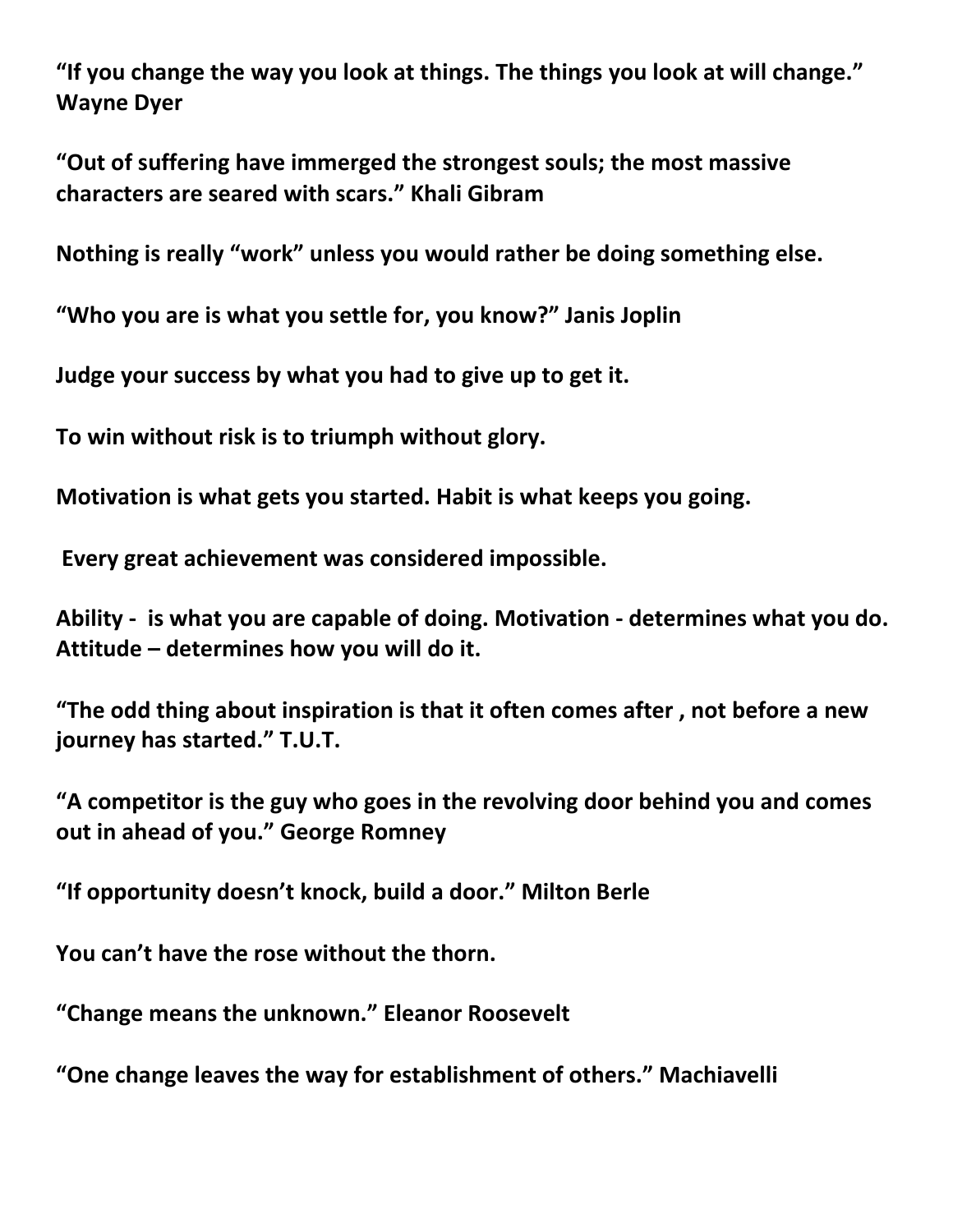**"The way I see it, if you want the rainbow, you got to put up with the rain." Dolly Parton**

**"If you want to be happy, be." Leo Tolstoy**

**"True happiness comes from the joy of deeds well done, the zest of creating things new." Antoine de Saint-Exupery**

**"No one can keep you from success, except yourself." Wayne Deshun**

**The will to win is in the will.**

**"A person who never made a mistake, never tried anything new." Albert Einstein**

**A stone is broken by the last stroke of the hammer. That doesn't mean the first stroke is useless. Success is the result of continuous and persistent effort.**

**"When it is obvious goals can't be reached, don't adjust the goals, change the action steps." Confucius**

**"How wonderful it is that nobody need wait a single moment before starting to improve the world." Anne Frank**

**Winners aren't those who never fail but those who never quit.**

**"You learn who you are by unlearning who they taught you to be." Nikki Rowe**

**"Health is a state of complete harmony of the body, mind and spirit." B.K.S. Lyengar**

**"We have the capacity for infinite creativity." Jackie Gleason**

**"Be brave. Take risks. Nothing can substitute experience." Paulo Coelho**

**"Imagination is everything. It is the preview of life's coming attractions." Albert Einstein**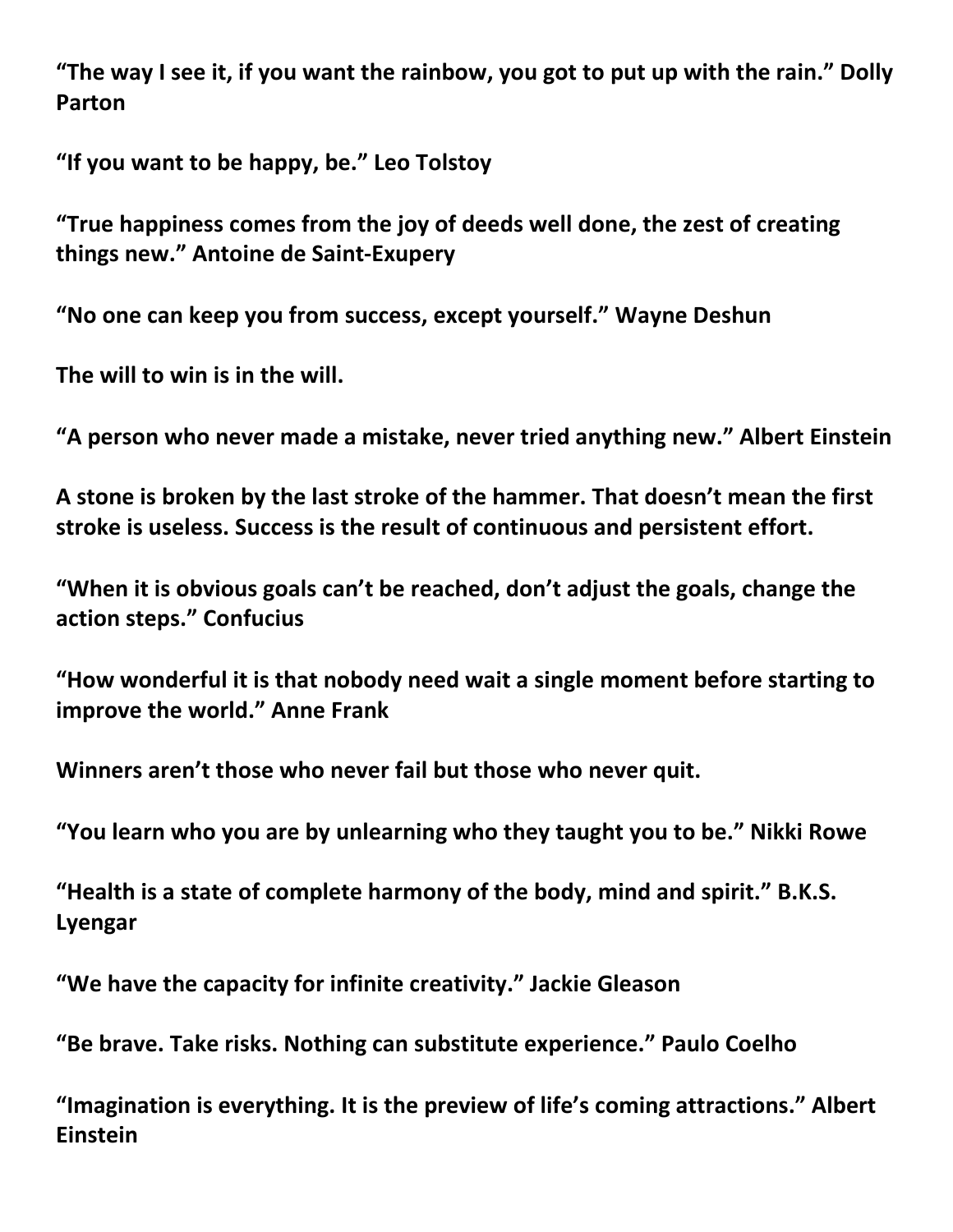**"A creative man is motivated by the desire to achieve, not by the desire to beat others." Ayn Rand**

**"A friend is someone who gives you the total freedom to be yourself." Jim Morrison**

**There is more to you then you can presently imagine.**

**"Energy and persistence conquer all things." Benjamin Franklin**

**"In seeking truth you have to get both sides of the story." Walter Cronkite**

**"Life is short, break the rules. Forgive quickly, kiss slowly. Love truly. Laugh uncontrollably. And never regret anything that makes you smile." Mark Twain**

**"Respond to every call that excites your spirit." Rumi**

**"The man who has no imagination, has no wings." Mohammad Ali**

**"A problem well stated is a problem half solved." Charles Kettering**

**Ones ability to succeed is proportional to one's willingness to fail. And all failures are temporary.**

**"Mediocracy knows nothing higher than itself." Alfred Conan**

**"When you have to shoot, shoot don't talk." Clint Eastwood, The Good, The Bad & The Ugly**

**You can not know others until you know yourself. You can not know yourself until you understand others.**

**We are what we are because we want to be and we become what we think about.**